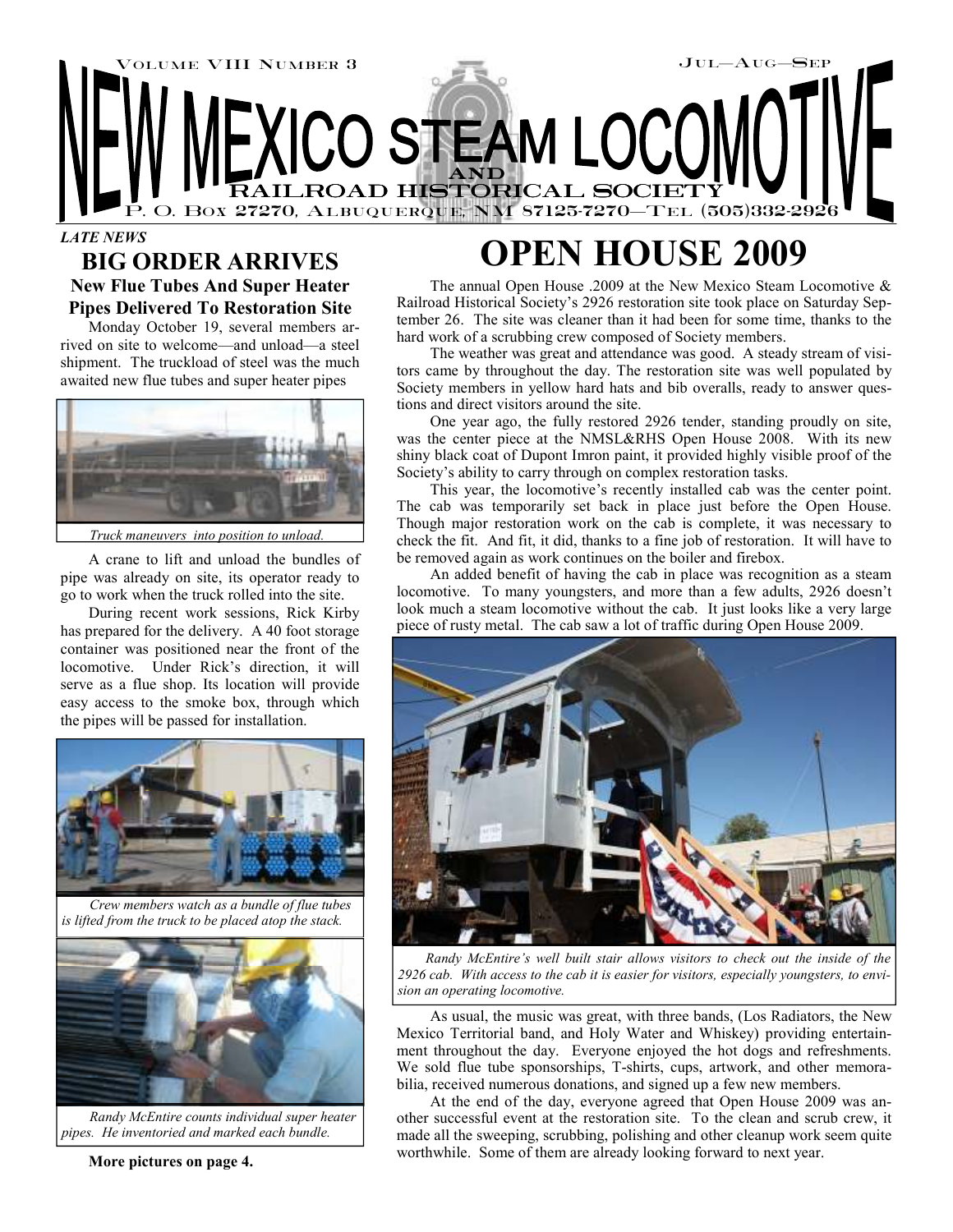| This newsletter is published quarterly by the<br>New Mexico Steam Locomotive and Railroad<br>Historical Society, a Non-Profit Corporation.<br>Chief Mechanical Officer—Bob DeGroft |
|------------------------------------------------------------------------------------------------------------------------------------------------------------------------------------|
|                                                                                                                                                                                    |
| MAIL ADDRESS: NMSL&RHS<br>P.O. BOX 27270                                                                                                                                           |
| Albuquerque, NM 87125-7270                                                                                                                                                         |
| web: www.nmslrhs.org<br>Tel: (505)332-2926                                                                                                                                         |

#### **BITS AND PIECES**

During the course of our regular work sessions, there are many smaller, but significant happenings around the 2926 restoration site. Though not as interest grabbing as a big crane lift, or ultrasound mapping, they contribute to the overall project. Here are a few:

#### \* \* \* **A bit about creature comfort.**

Just when our volunteers will begin spending even more time on site, here comes winter. And the temporary building that was long ago dubbed our 'World Headquarters' (WHQ) was never insulated. It was on comfortable when the outside temperature was moderate.

A few weeks ago, new member Warren Jenke had an idea. He would insulate the WHQ so that those working there could be more comfortable, and those working outside would have a warm place to take a break.

And insulate it he did. Just in time for the first cold snap. While he was at it, he ripped out the dirty old carpet and installed much easier to clean vinyl floor cover.

#### \* \* \* **Goodbye Lake Robart**

 Since we moved onto the site on 8th St, the area we use for parking has become a lake every time it rains. It was named for Ernie Robart, who spent much time clearing weeds and trash from the parking area.

Thanks to the contractor who built the pit, and a few members in a shovel brigade, the low areas were filled with soil that soaks up even the heaviest rainfall. Lake Robart is now reduced to a few puddles, even after a hard rain. \* \* \*

#### **Planned art event**

Artist Gayle Van Horne is planning a display of train art at his downtown studio early next year. If you know of an artist who might be interested in participating, please contact us.

The event is planned for April 2010. We will have more details in the next newsletter. Meanwhile, prints of art by Van Horne, Gil Bennett, and our own Steve Bradford are available for sale at the NMSL&RHS.

#### **Fund raising**

The Society Board of Directors has established a Fund Raising Committee chaired by Ed Strebe. With the establishment of a formal committee, two new members have joined those who have been working informally to raise funds to keep the restoration going.

They are retired chemist Andy Rutkiewic and USAF Lt.Col/C-130 pilot Charles 'Chuck' Mangold. Both have experience and skills in proposal writing and other fundraising activity.

# **BANGING ON A 2900**

*Mike Hartshorne, President NMSL&RHS* 

This article has been a joy to write until now. I planned it to be another article showcasing the amazing array of abilities, experience and talents of "a bunch of guys banging on a 2900"—the 2926 restoration team. In this case, it would focus on Jim Hills, restorer of the just completed firing deck and cab. However, the untimely death of one of our best made the writing very difficult.

### JIM HILLS OCT 18, 1944—SEPT 6, 2009



*Jim Hills at our summertime cookout at Rick and Gail Kirby's place. The smile is not just for the camera. That smile and friendly countenance IS Jim Hills.* 

Members of our Society have graciously allowed me to interview them and give me the material to tell their story. As the fates would have it I had arranged with Jim Hills to interview him the very day that he would be tragically taken from us. I never got the chance. Jim's untimely death 9/6/09 has upset us all. Instead I listened to what his fellow Society members had to say about him. The following paragraphs contain their comments.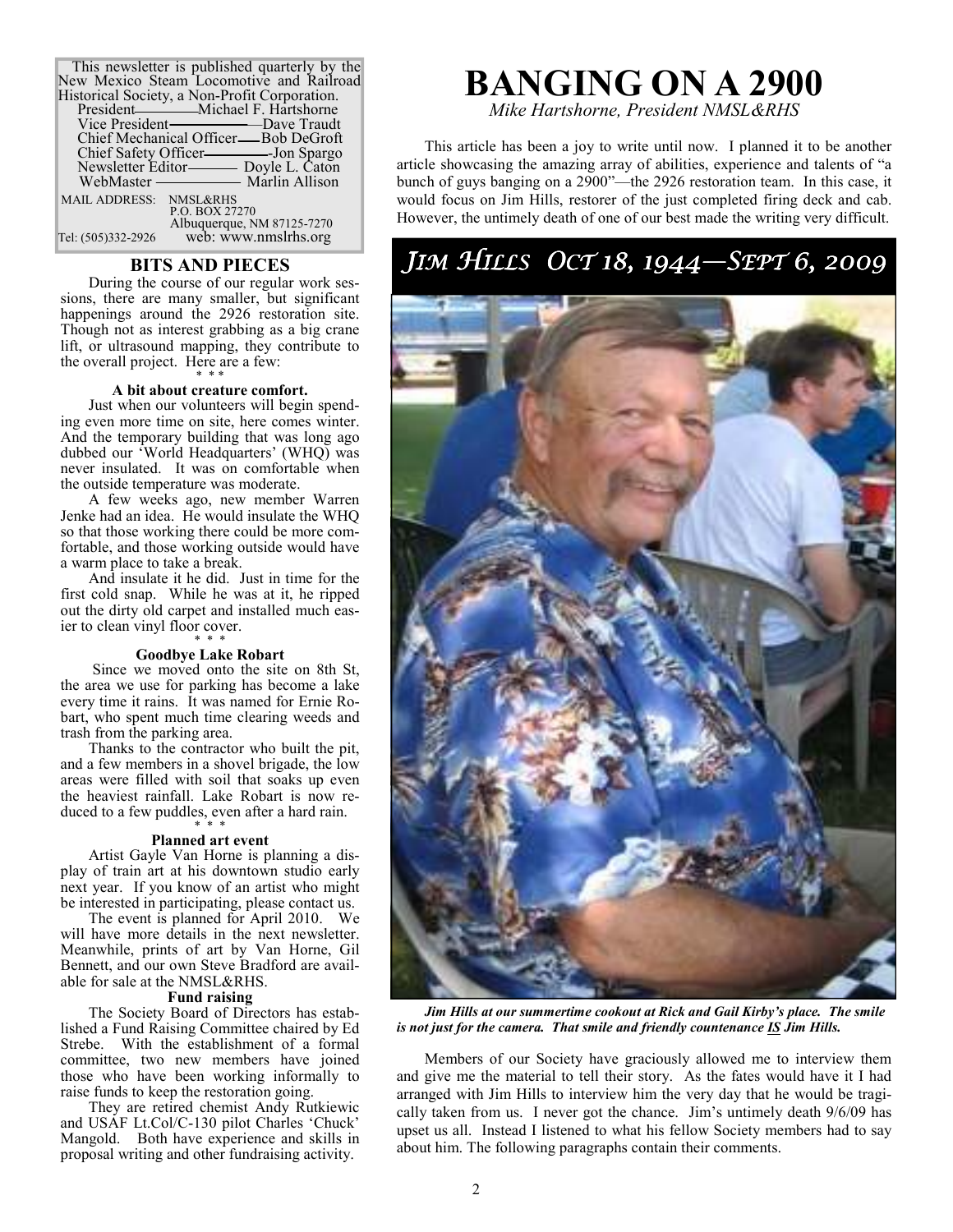*Ken Dusenberry* **said**, "I watched Jim work with metal, and I was both fascinated and amazed with his skills. I have known many folks who worked with metal, but Jim just seemed to be so knowledgeable and competent with what he was doing. The work that he did was perfect in every dimension. He truly seemed to enjoy creating things with the steel. It was a joy to watch an artist at work with his tools.

One thing I will remember the longest was the laughter we shared. Jim and I laughed each time we passed each other. I found myself diverting to where Jim was working as I moved around the site to get tools or water, because I knew I would spend a few moments in laughter with him. We laughed about many things, but the most common was the simple understatement or misstatement of the problem at hand. An example would be that if two parts do not fit together correctly, then you are either using a hammer which is too small or the parts are not traveling fast enough relative to each other. They were all simple things which gave us just a few moments of laughter.

*Larry Lukash* **said,** "I knew he was from Kansas. I asked him if he ever met Dorothy from the Wizard of Oz. He just chuckled and said he never had the pleasure."

*Pastor and toolmeister Ed Strebe* **said,** "Jim was a neat guy. Not only was he an excellent welder but his steel work in the repair of the cab and the fabrication of the new deck were tops. Few if any could have done it better.

Jim was a great guy in a lot of other ways as well. Soft and slow-spoken, he always seemed to have a good word for everybody. Instead of joining the gang for lunch, he went home and ate with his wife (Eleanor). It was a mute testimony to the relationship he had with her.**"**

*Newsletter editor Doyle Caton* **said,** "In addition to his work on 2926, Jim's real pride and joy was the Farmall 30 tractor he restored. He hauled it down from Kansas recently. He said he would bring it to the site some day. Jim and I had both driven Farmall 30's as youngsters. We agreed that you haven't really lived until you have spent a hot ten hour day at the wheel of a Farmall 30

*New member Andy Rutkiewic* **said,** "He was a Real Gentleman. In the short time that I knew him I came to respect him highly. We have a void in the #2926 team. May he rest in peace."

*Chief Mechanical Officer Bob DeGroft* **said,** "You saw that last spring I coined the moniker 'dirty dozen plus" for some of the Society members. That label defined the core group of guys who showed up almost every day during the scan project. Jim was always there.

What I think makes Jim stand out is that he always had a positive attitude, never had a bad day, and went the extra mile to supply me with bits of knowledge to help out a CMO who obviously knew less about heavy construction than he did.

Jim would walk onto the site carrying some internet info that he had found about threads, sealants, or whatever, and very calmly brief me on what I should do. No ego. He would show up with his monster pickup equipped with every do-dad known to Detroit. He would pull out some sort of tool that none of us had ever seen before, and give it to the Society.

When we were all baffled as to how to remove a part, Jim would quietly step up and 'git'er done'.

Does anyone know that we have a miners' steam drill courtesy Jim?

Restoration of the 2926 cab and firing deck was a major task. It was Jim's task, and he did a masterful job. During the crane lift of the cab I practically had to push Jim to the forefront to conduct the lift of a major component representing his fine restoration work.

He was beaming with pride as it easily clicked into position. Completion of Jim's cab restoration work is a major milestone for us.

His wife Eleanor, told me that the time he spent on our project was some of the best times he ever had.

Though very personable, and a great team player, Jim liked to work by himself. He took on the project of the firing deck and cab restoration and was happy as a clam without asking for help. He always had a simple solution to a complicated problem, his past experiences served him well. He got along well with every personality type we have, and God we do have a plethora of types. He will be sorely missed, especially by me."

For myself, I remember Jim best for his good humor and wisdom. He never engaged in a fuss when he could turn an angry word aside with a bit of a joke. He would always listen to a point of view without criticism and take all questions on their merit. I liked listening to him explain mechanical things to me. He never talked down to me and encouraged me to ask stupid questions. He was a good teacher. I never missed a chance to greet him and share a smile with him. It was good to shake his powerful hand. I'll be remembering his big smile when 2926 runs for the first time.

The Society will honor Jim's name with a plaque in the cab he rebuilt. His good name will ride with the 2926 where ever she runs. I hope his name "in memoriam" will extensively decorate the flue sheet donation list.

#### *Editor's Note*

#### *A VERY SPECIAL PERSON*

Dr. Mike is right. There is no joy in writing about the loss of a friend like Jim Hills. The real joy was knowing Jim, and the time spent working, laughing and reminiscing with him about many things of common interest.

As inferred in Bob DeGroft's comments, our Society encompasses one of the most diverse groups of people one can imagine. In such a group, personality clashes can happen. Not so with Jim. He was a friend to all. Whatever the task, he was great to work with and we all learned from his vast experience and skills.

How does one describe Jim? All languages have myriad descriptive terms. But, Yiddish, the polyglot language of eastern Europe has a single word to describe our friend Jim. That word is mensch.

Mensch has found its way into many other languages. It is an entirely positive word that is used in English and a number of other languages to refer to an admirable, honest, decent, responsible and upright person.

Jim Hills was a mensch.



*Preparing for pit construction. We needed a pit to access the undercarriage of 2926. Here, Jim Hills begins cutting the rails so the pit digging can begin. The finished and primed cab next to the locomotive is an example of Jim's fine restoration work.*